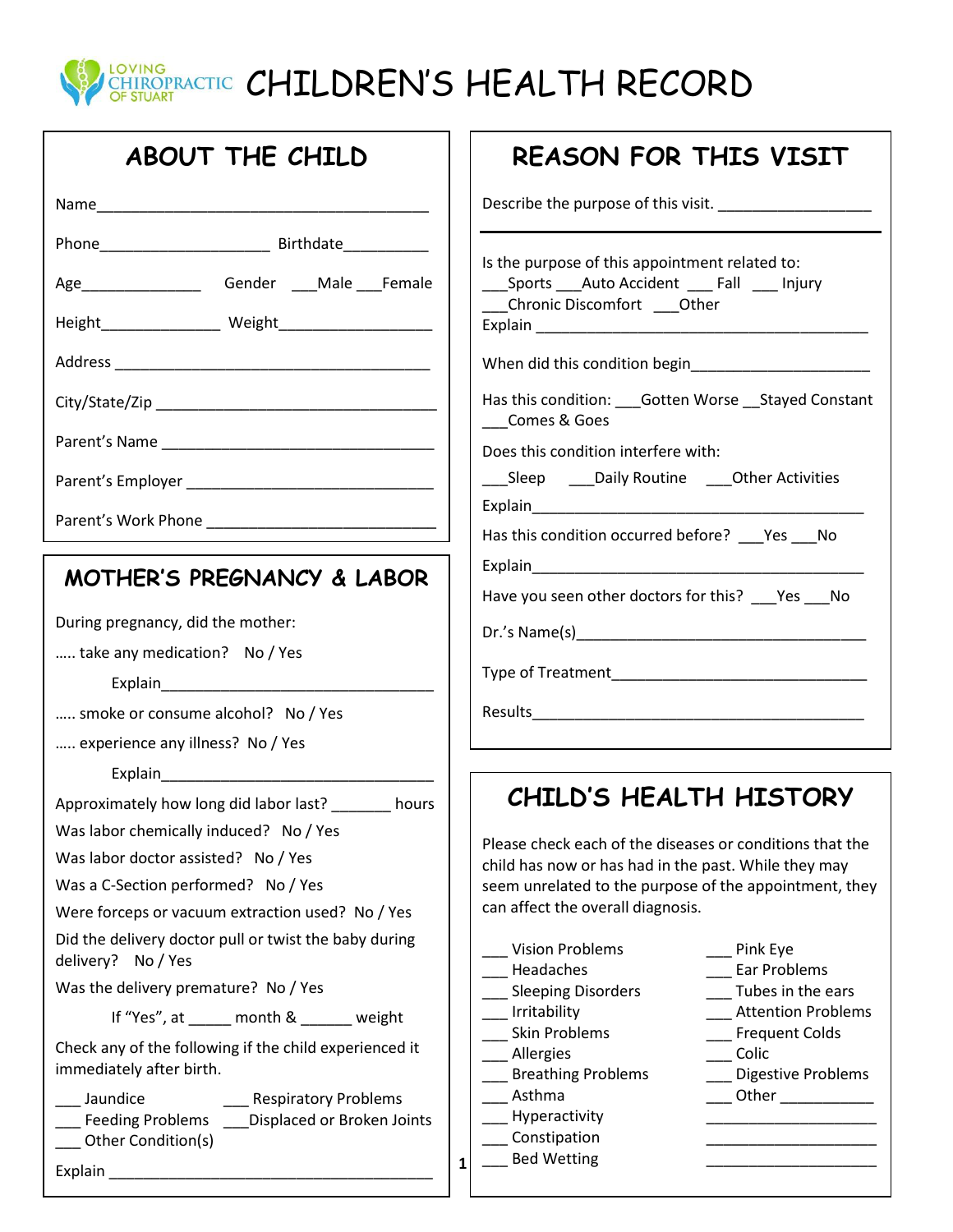## **CHILD'S CURRENT HEALTH STATUS**

| Is your child accident prone?<br>$\rule{1em}{0.15mm}$ No $\rule{1em}{0.15mm}$ Yes<br>Has your child:<br>been hospitalized?<br>$\sqrt{N}$ No $\sqrt{N}$ Yes<br>had a severe fall?<br>$\sqrt{N}$ No $\sqrt{Y}$ Yes<br>been in a car accident?<br>$N$ o $N$<br>Has your child ever taken antibiotics? ______ No _____ Yes<br>If "Yes", Explain                                                                                                                                                                                                                                                                                                        | Children see Chiropractors for a variety of reasons. Some<br>go for relief of pain, some to correct the cause of pain<br>and others for correction of whatever is malfunctioning<br>in their bodies. Your doctor will weigh your needs and<br>desires when recommending your child's Chiropractic<br>care program. Please check the type of care desired so<br>that we may be guided by your wishes whenever<br>possible. |
|----------------------------------------------------------------------------------------------------------------------------------------------------------------------------------------------------------------------------------------------------------------------------------------------------------------------------------------------------------------------------------------------------------------------------------------------------------------------------------------------------------------------------------------------------------------------------------------------------------------------------------------------------|---------------------------------------------------------------------------------------------------------------------------------------------------------------------------------------------------------------------------------------------------------------------------------------------------------------------------------------------------------------------------------------------------------------------------|
| Is he/she currently taking any medication? $\sim$ No $\sim$ Yes<br>If "Yes", Explain<br>Does your child have difficulty interacting with<br>schoolmates or friends?<br>No Yes<br>Have you or anyone else noticed that your child is<br>nervous, twitches, shakes or exhibits rocking behavior?<br>$\rule{1em}{0.15mm}$ No $\rule{1em}{0.15mm}$ Yes<br>What changes (if any) in your child's health or behavior<br>would you like accomplished?<br>Notified:<br>Some product of the second state of the second state of the second state of the second state of the second state of the second state of the second state of the second state of the | <b>Relief Care</b> Symptomatic relief of pain or discomfort<br><b>Corrective Care</b> Correcting and relieving the cause<br>of the problem as well as the symptoms.<br><b>Comprehensive Care Bring whatever is</b><br>malfunctioning in the body to the highest state of health<br>possible with Chiropractic care.<br>I want the Doctor to select the type of care<br>appropriate for my child.                          |
| \ <i>  A M M</i> TN   A TT A                                                                                                                                                                                                                                                                                                                                                                                                                                                                                                                                                                                                                       | Parent/Guardian's Signature<br><b>Date</b>                                                                                                                                                                                                                                                                                                                                                                                |

| <b>VACCINATIONS</b> |                                          |       |          |             |                  |                                                          |  |  |  |
|---------------------|------------------------------------------|-------|----------|-------------|------------------|----------------------------------------------------------|--|--|--|
|                     | Have you chosen to vaccinate your child? |       | ` No Yes |             |                  | If "Yes", check all vaccinations the child has received. |  |  |  |
| <b>DPT</b>          | <b>MMR</b>                               | Polio |          | Chicken Pox | <b>Hepatitis</b> | Other                                                    |  |  |  |
|                     |                                          |       |          |             |                  |                                                          |  |  |  |

Describe any and all reactions to vaccine(s).

# **AUTHORIZATION TO CARE FOR A MINOR CHILD**

I hereby authorize the Doctors in the Chiropractic office, and whomever they may designate as their assistants to administer Chiropractic care, to work with my child (name) example the use of through the use of adjustments and procedures to the spine, as the Doctor deems appropriate.

I clearly understand and agree that all services rendered are charged directly to me and that I am personally responsible for payment. I agree that I am responsible for all bills incurred at this office. The Doctor will not be held responsible for any pre-existing medically diagnosed conditions nor for any medical diagnosis. I also understand that if my child's care is suspended or terminated, any fees for professional services rendered will become immediately due and payable.

I understand and agree that health and accident insurance policies are an arrangement between an insurance carrier and policy holder. I understand that the Doctor's Office will prepare any necessary reports and forms to assist me in collecting from the insurance company and that any amount authorized to be paid directly to the Doctor's Office will be credited to my account on receipt. I hereby authorize assignment of insurance rights and benefits (if applicable) directly to the provider for services rendered to my child.

\_\_\_\_\_\_\_\_\_\_\_\_\_\_\_\_\_\_\_\_\_\_\_\_\_\_\_\_\_\_\_\_\_\_\_\_\_\_\_\_\_\_\_\_\_ \_\_\_\_\_\_\_\_\_\_\_\_\_\_\_\_\_\_\_\_\_\_\_\_\_\_\_\_\_\_\_\_\_\_\_\_\_\_\_\_\_\_\_\_\_\_

Patient's Name (PRINT) Patient's Name (PRINT)

**GOALS FOR MY CHILD'S CARE**

**2** of **4**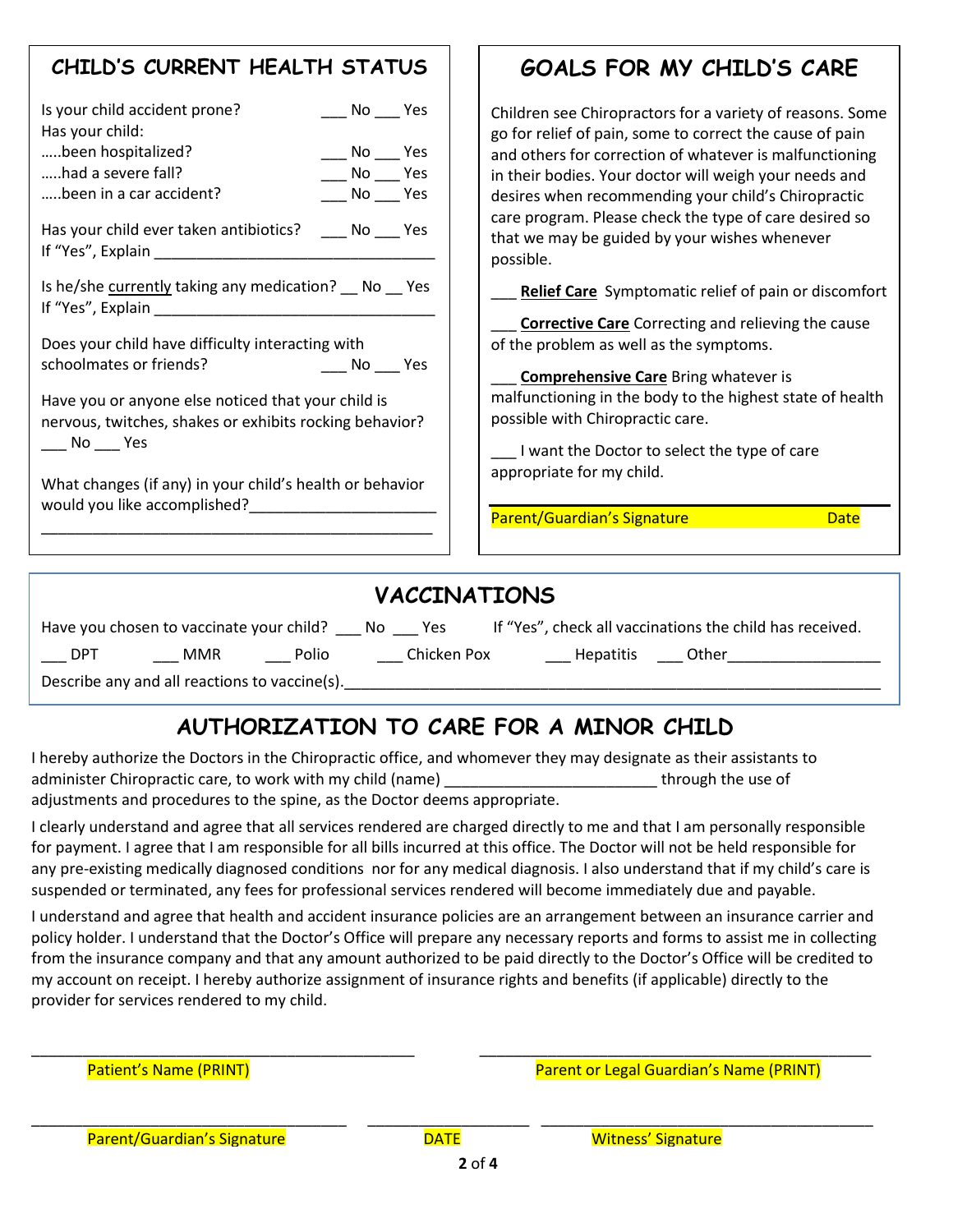

### **Loving Chiropractic of Stuart, Inc** 632 SE Monterey Road, Stuart, FL 34994 772-219-3313

#### **Terms of Acceptance / Informed Consent / Assignment of Benefits**

Dear Client:

When a person seeks chiropractic health care and we accept a client for such care, it is essential for both to be working towards the same objective. It is important that the client understands both the objective and the method that will be used to attain this goal. Understanding this will prevent any confusion or disappointment.

**Health**: A state of optimal physical, emotional and spiritual well being, not merely the absence of symptoms, disease or infirmity.

**Vertebral Subluxation**: A misalignment of one or more of the 24 vertebra in the spinal column that causes alteration of nerve function and interference to the transmission of mental impulses, resulting in a lessening of the body's innate ability to express its maximum health potential.

**Adjustment**: An adjustment is the specific application of forces to facilitate the body's correction of vertebral subluxations. Our chiropractic method of correction is specific restorative adjustments, plus traction and postural activities to help maintain those adjustments. Chiropractic adjustments are the moving of bones with the doctor's hand or with the use of a machine.

**At Loving Chiropractic of Stuart, Inc** our personnel are specifically trained to assist the doctor with portions of your consultation, examination, x-ray taking, traction, postural activities, massage therapy, etc.

At Loving Chiropractic of Stuart, Inc. our ONLY PRACTICE OBJECTIVE is to assist your body to function at its maximal health potential by eliminating the major interference to your body's innate expression. We do not offer advice regarding care prescribed by others or diagnose or care for any disease or condition other than your body's subluxations. However, if during the course of a chiropractic spinal examination, we encounter non-chiropractic or unusual findings, we will advise you. If you desire advice, diagnosis or care for those findings, we will recommend that you seek the services of another health care provider.

**Patient Name:** \_\_\_\_\_\_\_\_\_\_\_\_\_\_\_\_\_\_\_\_\_\_\_\_\_\_\_\_\_\_\_\_\_\_ I have read and fully understand the above statements and I therefore accept chiropractic care for myself or this minor child on this basis.

I hereby assign Loving Chiropractic of Stuart, Inc. insurance benefits and any causes of action on all insurance policies otherwise payable to me. I am financially responsible for any deductible, co-payment, co-insurance or non-covered services. I further authorize Loving Chiropractic of Stuart, Inc. to release information necessary to apply for payment for these benefits.